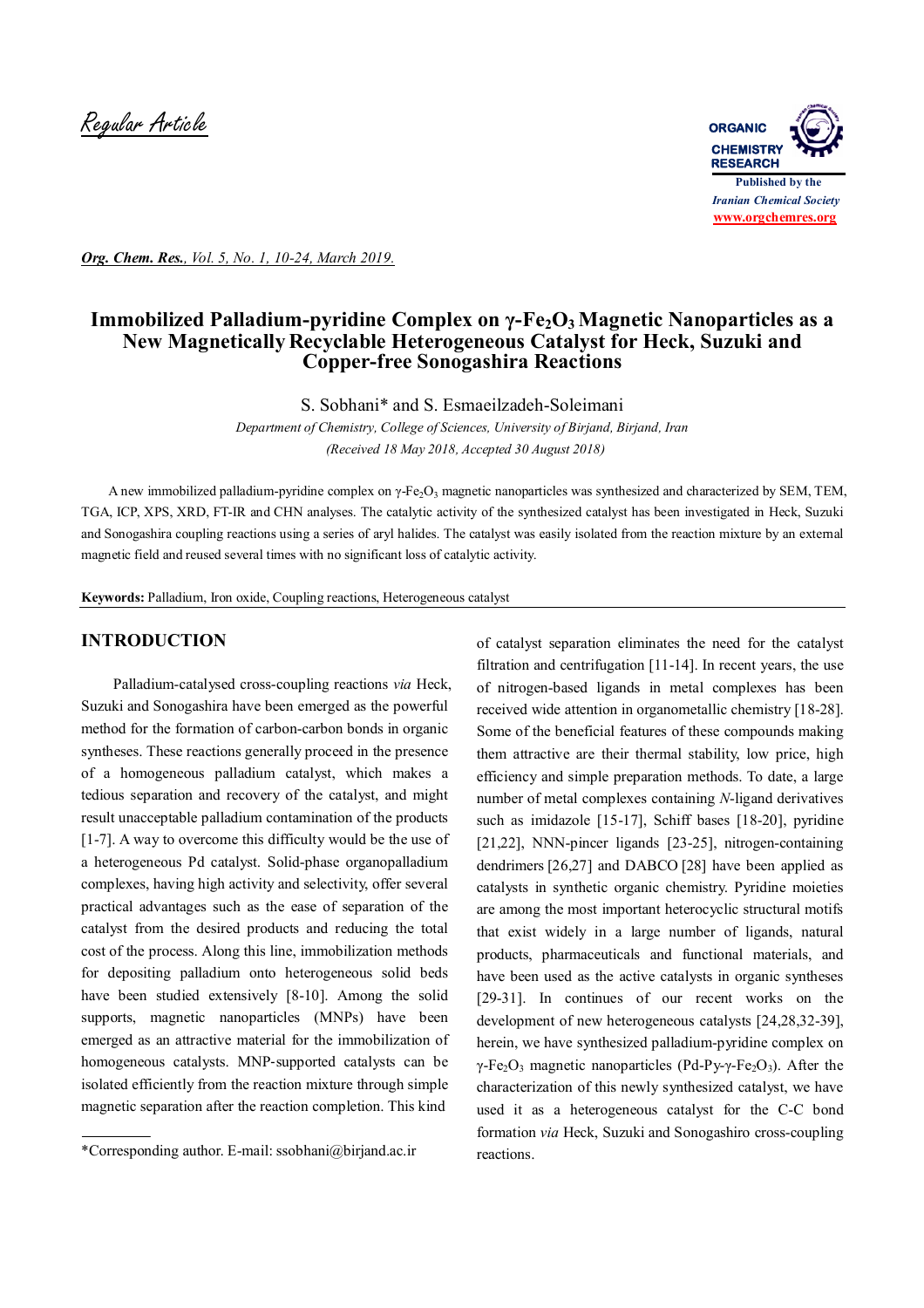## **EXPERIMENTAL**

#### **General Information**

 Chemicals were purchased from Merck Chemical Company. NMR spectra were recorded in ppm in CDCl<sub>3</sub> on a Bruker Advance DPX-400 and 250 instrument using TMS as internal standard. The purity of the products and the progress of the reactions were accomplished by TLC on silica-gel polygram SILG/UV254 plates. FT-IR spectra were recorded on a JASCO FT-IR 460 plus spectrophotometer. TEM analysis was performed using TEM microscope (Philips CM30). The morphology of the products was determined using Hitachi Japan, model s4160 scanning electron microscopy (SEM) at accelerating voltage of 15 KV. Thermo gravimetric analysis (TGA) was performed using a Shimadzu thermo gravimetric analyser (TG-50). Elemental analysis was carried out on a Costech 4010 CHN elemental analyser. Power X- ray diffraction (XRD) was performed on a X'Pert Pro MPD diffractometer with Cu K α (λ = 0.154 nm) radiation. Surface analysis spectroscopy of the catalyst was performed in an ESCA/AES system. This system was equipped with a concentric hemispherical (CHA) electron energy analyser (Specs model EA10 plus) suitable for X-ray photoelectron spectroscopy (XPS). The content of Pd in the catalyst was determined by OPTIMA 7300DV ICP analyser.

#### **Synthesis of Pyridine Supported on Nano γ-Fe2O<sup>3</sup>**

The  $\gamma$ -Fe<sub>2</sub>O<sub>3</sub> nanoparticles were synthesized by a reported chemical co-precipitation technique of ferric and ferrous ions in alkali solution with minor modifications[28]. A mixture of  $\gamma$ -Fe<sub>2</sub>O<sub>3</sub> (2 g) in toluene (40 ml) was sonicated for 30 min. 3-Mercaptopropyl trimethoxysilane (0.5 ml) was added to the dispersed  $\gamma$ -Fe<sub>2</sub>O<sub>3</sub> in toluene and slowly heated to 105 °C and stirred at this temperature for 20 h. The resulting mercapto-functionalized  $γ$ -Fe<sub>2</sub>O<sub>3</sub> was separated by an external magnet and washed 3 times with MeOH, EtOH and  $CH_2Cl_2$  and dried under vacuum. 3-(Chloromethyl) pyridine hydrochloride (0.15 g) and triethylamine (0.13 ml) were added to mercapto-functionalized  $\gamma$ -Fe<sub>2</sub>O<sub>3</sub> (1.7 g) in dry toluene (15 ml), and the mixture was refluxed for 18 h. The solid material was then filtered, washed with  $H_2O$ , MeOH,  $CH<sub>2</sub>Cl<sub>2</sub>$  and dried at room temperature in vacuum to afford nano γ-Fe<sub>2</sub>O<sub>3</sub>-pyridine based catalyst.

# **Synthesis of Palladium-pyridine Complex Supported on**  $\gamma$ **-Fe<sub>2</sub>O<sub>3</sub>** (Pd-Py- $\gamma$ -Fe<sub>2</sub>O<sub>3</sub>)

Pd-Py- $\gamma$ -Fe<sub>2</sub>O<sub>3</sub> (1.7 g) was added to a solution of  $Pd(OAc)_2$  (0.008 g) in dry acetone (40 ml). The reaction mixture was stirred at room temperature for 24 h. After stirring, the solid was separated by an external magnet, and washed with acetone. It was then dried in an oven at 90 °C overnight to furnish Pd-Py-γ-Fe<sub>2</sub>O<sub>3</sub>.

## **General Procedure for Heck Cross-coupling Reaction**

 A mixture of aryl halide (1 mmol), olefin (1.1 mmol), Et<sub>3</sub>N (2 mmol) and catalyst  $(0.015 \text{ g}, 1 \text{ mol})$ % was stirred at 100 °C for an appropriate time (Table 2). EtOAc was added to the reaction mixture. The catalyst was separated by an external magnet, washed with EtOAc, dried and re-used for a consecutive run under the same reaction conditions.

### **General Procedure for Suzuki Cross-coupling Reaction**

 A mixture of aryl halide (1 mmol), phenylboronic acid (1.1 mmol),  $Et_3N$  (2 mmol) and catalyst (0.03 g, 2 mol%) was stirred at 100 °C for an appropriate time (Table 3). EtOAc was added to the reaction mixture. The catalyst was separated by an external magnet, washed with EtOAc, dried and re-used for a consecutive run under the same reaction conditions.

#### **General Procedure for Sonogashira Cross-coupling Reaction**

 A mixture of aryl halide (1 mmol), phenylacetylene  $(1.1 \text{ mmol})$ , Et<sub>3</sub>N  $(2 \text{ mmol})$  and catalyst  $(0.03 \text{ g}, 2 \text{ mol})$ % was stirred at 100 °C for an appropriate time (Table 4). The reaction mixture was diluted with EtOAc. The catalyst was separated by an external magnet, washed with EtOAc, dried and re-used for a consecutive run under the same reaction conditions.

### **RESULTS AND DISCUSSION**

Immobilized palladium-pyridine complex on  $γ$ -Fe<sub>2</sub>O<sub>3</sub> magnetic nanoparticles  $(Pd-Py-\gamma-Fe<sub>2</sub>O<sub>3</sub>)$  was synthesized following the steps in Scheme 1. At first, mercapto-functionalized  $\gamma$ -Fe<sub>2</sub>O<sub>3</sub> was synthesized by the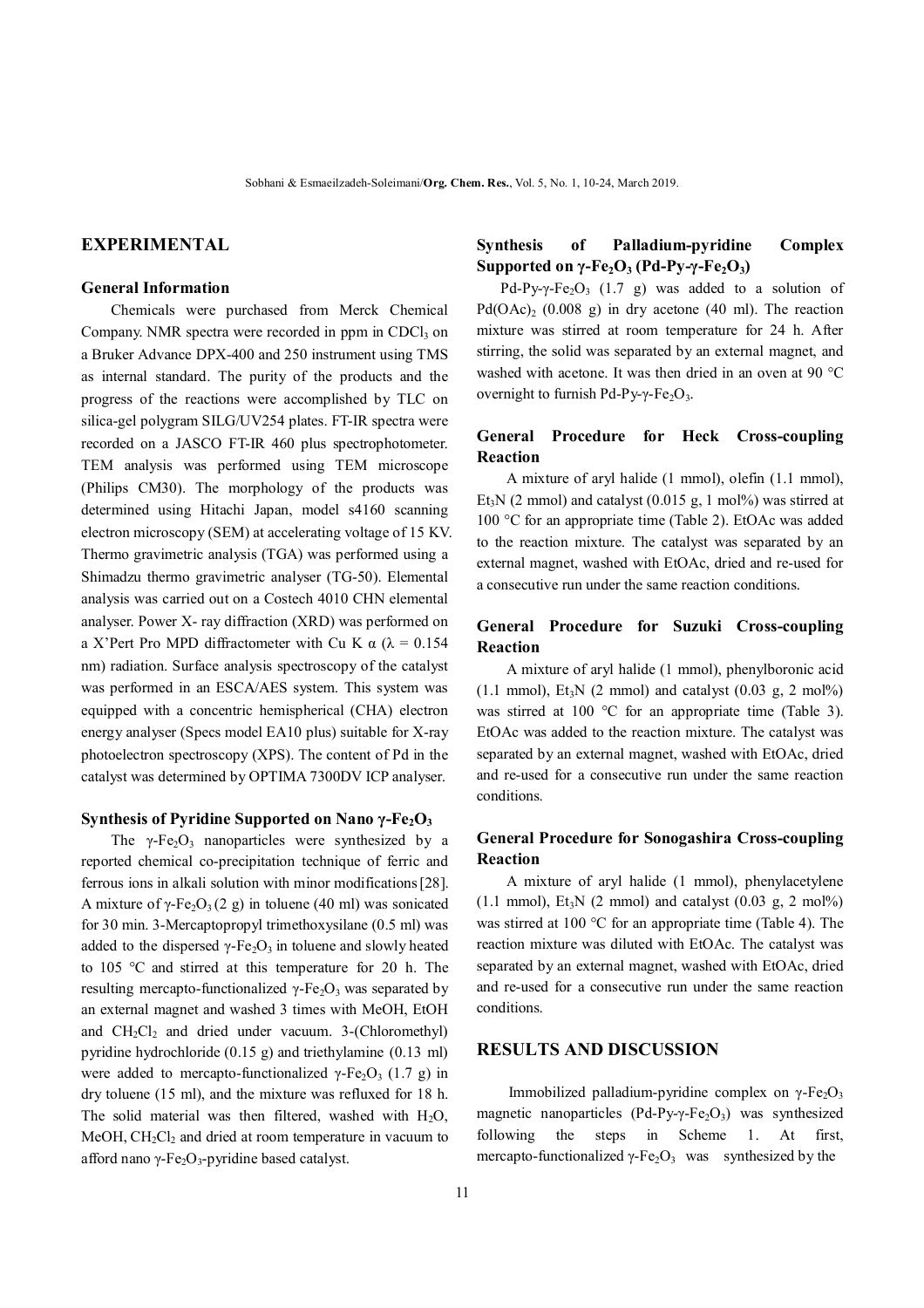

Fig. 1. SEM images (a and b) and TEM images (c and d) of Pd-Py-γ-Fe<sub>2</sub>O<sub>3</sub>.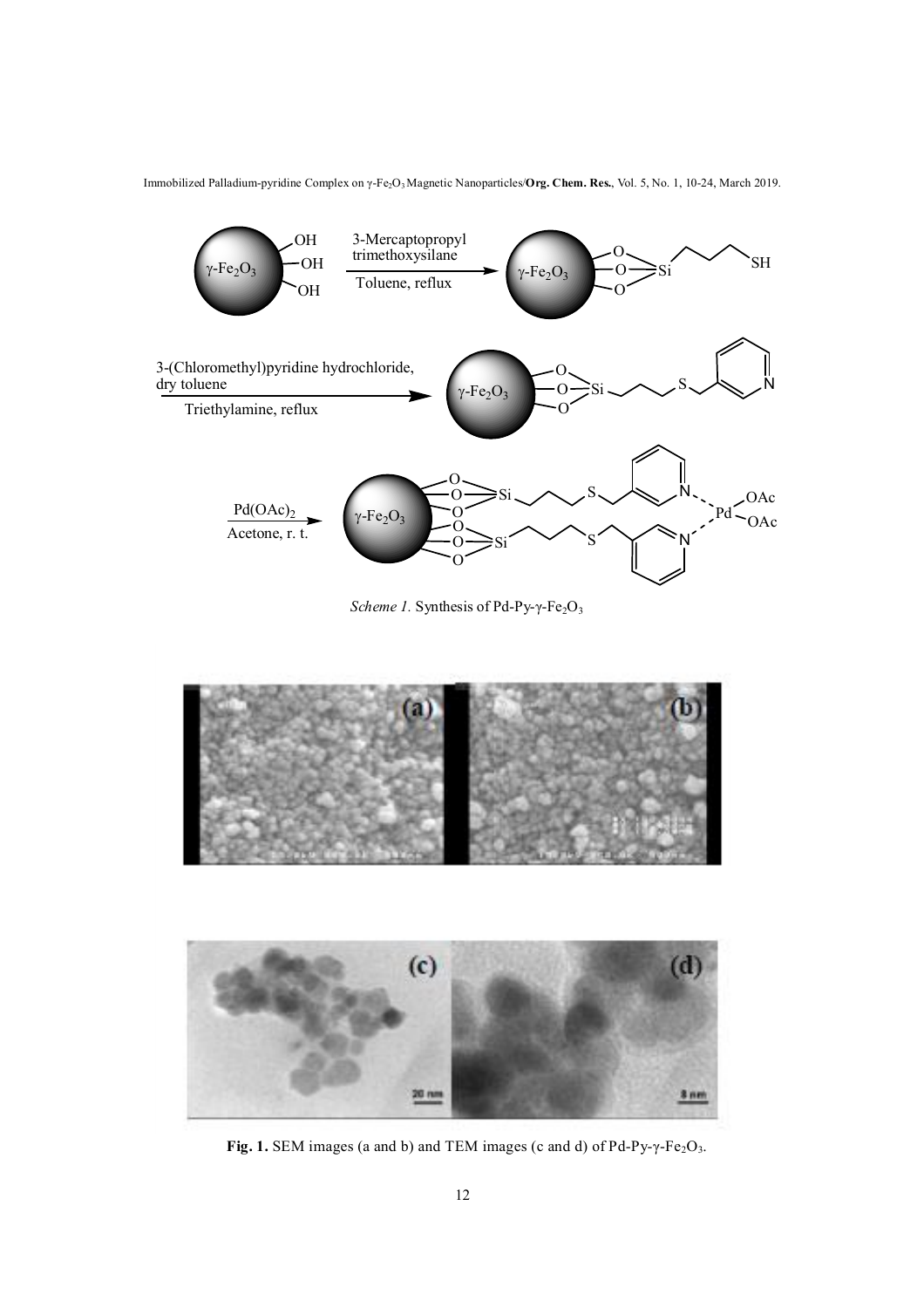Sobhani & Esmaeilzadeh-Soleimani/**Org. Chem. Res.**, Vol. 5, No. 1, 10-24, March 2019.







**Fig. 3.** TGA diagram of Pd-Py-γ-Fe<sub>2</sub>O<sub>3</sub>.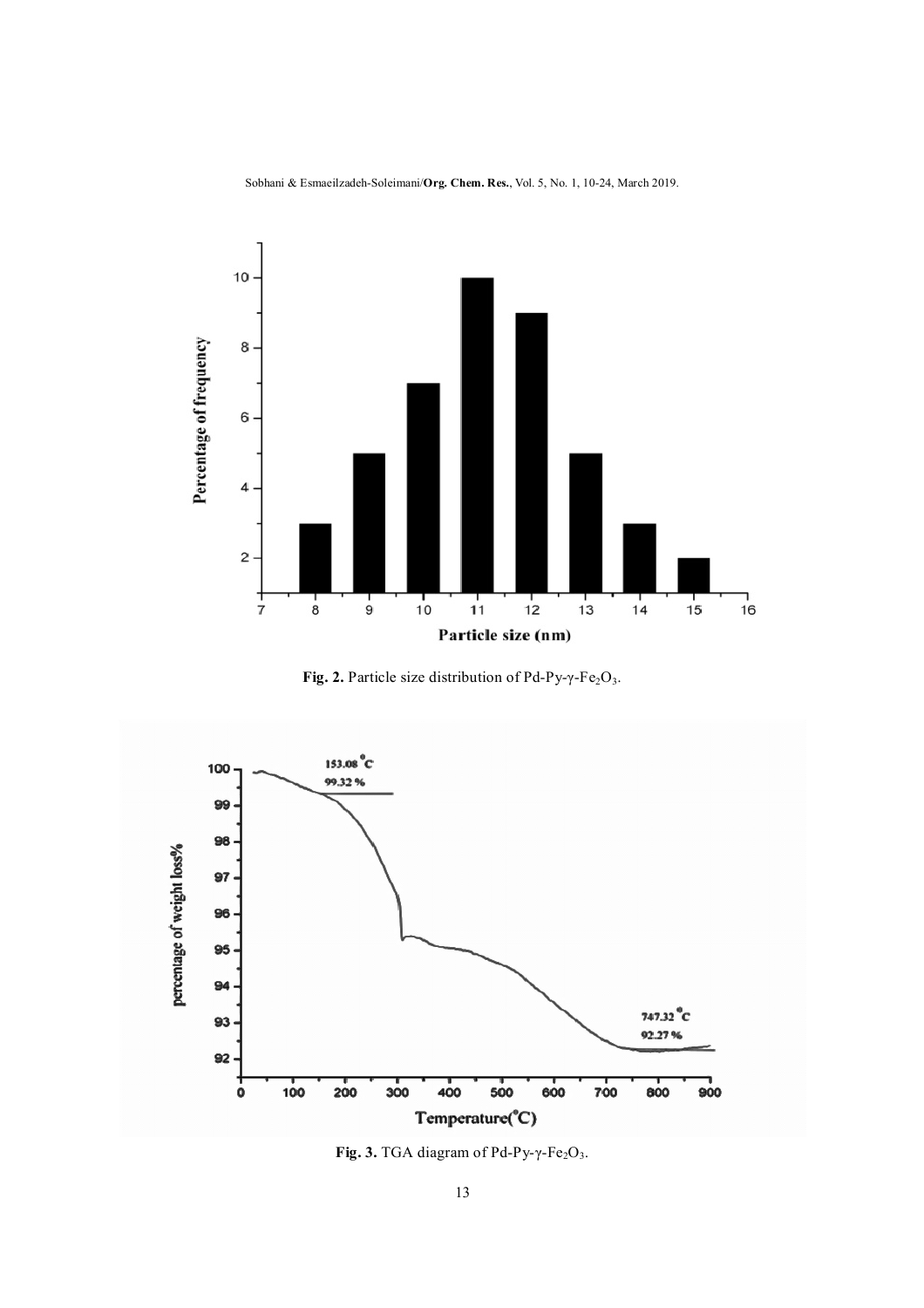

**Fig. 4.** X-ray photoelectron spectroscopy (XPS) of Pd-Py- $\gamma$ -Fe<sub>2</sub>O<sub>3</sub>.

reaction of  $\gamma$ -Fe<sub>2</sub>O<sub>3</sub> with 3-mercaptopropyl trimethoxysilane. It was then subjected to react with 3-chloromethylpyridine hydrochloride to give the supported pyridine on  $\gamma$ -Fe<sub>2</sub>O<sub>3</sub>. Pd-Py- $\gamma$ -Fe<sub>2</sub>O<sub>3</sub> was obtained from the reaction of supported pyridine on γ-Fe<sub>2</sub>O<sub>3</sub> with Pd(OAc)<sub>2</sub> in acetone at room temperature. The synthesized Pd-Py- $\gamma$ -Fe<sub>2</sub>O<sub>3</sub> was fully characterized by SEM, TEM, TGA, ICP, XRD, XPS, FT-IR and CHN analyses.

 According to the SEM (Figs. 1a and b), the synthesized Pd-Py- $\gamma$ -Fe<sub>2</sub>O<sub>3</sub> has uniformity spherical morphology. Nanoparticles are spherical in shape and relatively monodispersed in TEM images (Figs. 1c and d). The particle size distribution of Pd-Py- $\gamma$ -Fe<sub>2</sub>O<sub>3</sub> was also evaluated using TEM and showed that the average diameter of the particles was 11 nm (Fig. 2). The SEM images show particles with an average diameter of 50-60 nm.

 The TGA diagram of the catalyst is shown in Fig. 3. A significant decrease in the weight percentage of the catalyst at about 150 °C is related to the desorption of water molecules from the catalyst surface. Another decreasing peak started at 380 °C was related to the decomposition of

functionalized groups on the catalyst surface.

 The amount of immobilized pyridine ligands on  $\gamma$ -Fe<sub>2</sub>O<sub>3</sub> was calculated to be 0.43 mmol g<sup>-1</sup> according to the elemental analysis  $(N = 0.61\%)$ . The Pd content of Pd-Py- $\gamma$ -Fe<sub>2</sub>O<sub>3</sub> was quantified by ICP. The ICP analysis showed that 0.16 mmol of Pd was anchored on 1 g of Pd-Pv-γ-Fe<sub>2</sub>O<sub>3</sub>.

 The X-ray photoelectron spectroscopy (XPS) diagram pertaining to Pd-Py- $\gamma$ -Fe<sub>2</sub>O<sub>3</sub> is shown in Fig. 4. This spectrum indicates peaks at 338.6 and 344.5 eV corresponding to the electron levels of  $3d_{5/2}$  and  $3d_{3/2}$ , respectively. These peaks imply the presence of Pd(II) in Pd-Py-γ-Fe<sub>2</sub>O<sub>3</sub>.

The XRD pattern of Pd-Py- $\gamma$ -Fe<sub>2</sub>O<sub>3</sub> is shown in Fig. 5. In this figure, the diffraction peaks of  $\gamma$ -Fe<sub>2</sub>O<sub>3</sub> at around 2*θ*  $= 30.4^{\circ}, 35.8^{\circ}, 43.6^{\circ}, 53.7^{\circ}, 57.6^{\circ}, 63.2^{\circ}$  corresponding to (2) 2 0), (3 1 1), (4 0 0), (4 2 2), (5 1 1) and (4 4 0) are easily recognizable. This indicated that the  $\gamma$ -Fe<sub>2</sub>O NPs are mostly existed in the face centred cubic structure. The XRD pattern of Pd-Py-γ-Fe<sub>2</sub>O<sub>3</sub> showed a weak peak at  $2\theta = 39.4^{\circ}$  that corresponds to the 1 1 1 reflection of supported Pd.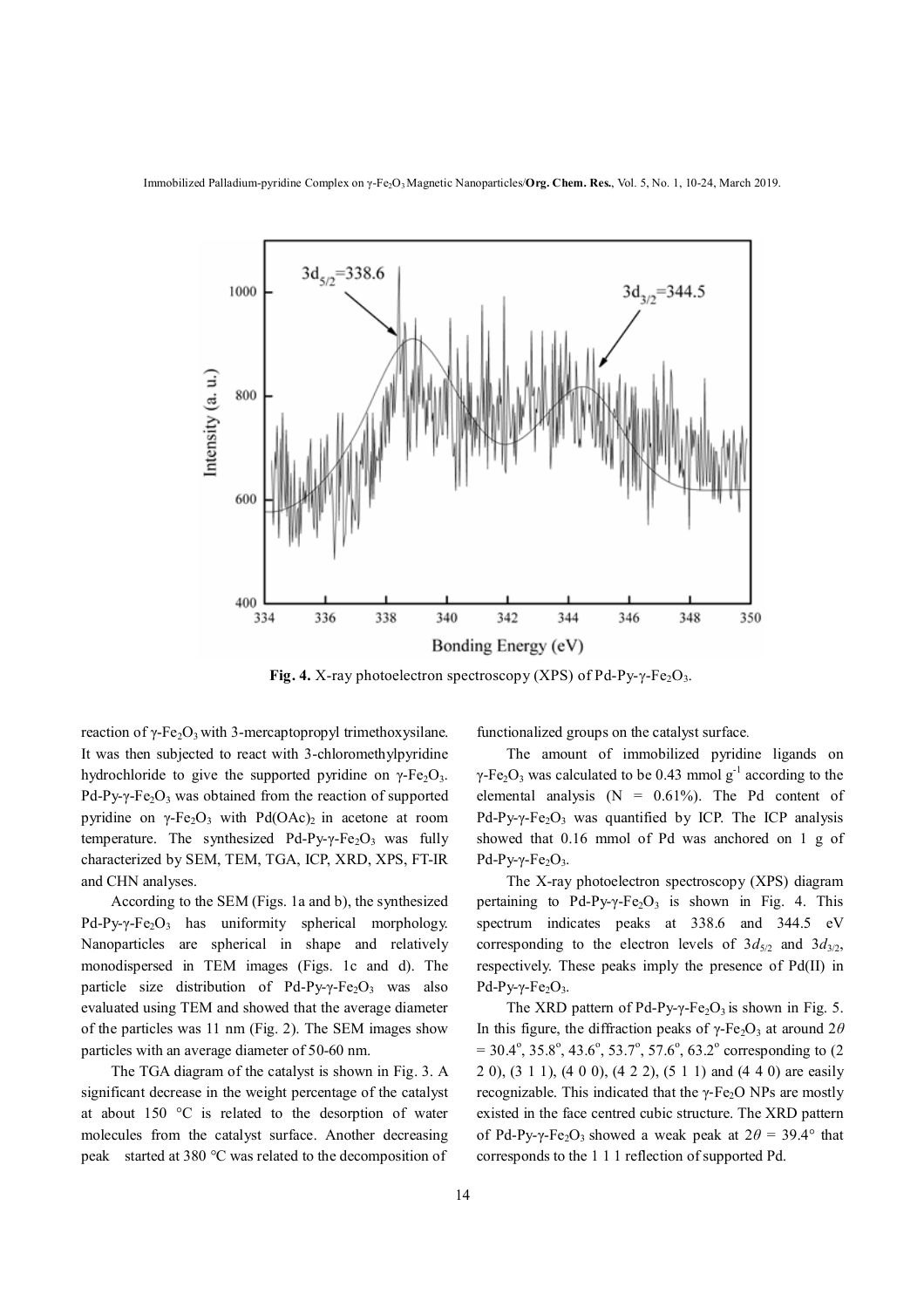Sobhani & Esmaeilzadeh-Soleimani/**Org. Chem. Res.**, Vol. 5, No. 1, 10-24, March 2019.



**Fig. 5.** XRD pattern of  $\gamma$ -Fe<sub>2</sub>O<sub>3</sub> and Pd-Py- $\gamma$ -Fe<sub>2</sub>O<sub>3</sub>.

The FT-IR spectra of  $\gamma$ -Fe<sub>2</sub>O<sub>3</sub> and Pd-Py- $\gamma$ -Fe<sub>2</sub>O<sub>3</sub> are compared in Fig. 6. The peak placed at  $650 \text{ cm}^{-1}$  is related to the stretching vibrations of the Fe-O bonds in these compounds. Characteristic peaks at 1104, 1448 and 1474 cm<sup>-1</sup> observed in the spectrum of Pd-Py- $\gamma$ -Fe<sub>2</sub>O<sub>3</sub>, are related to the stretching vibrations of Si-O, C=C and C=N bonds in

this compound.

## **Heck, Suzuki and Sonogashira Reactions in the Presence of Pd-Py-γ-Fe2O<sup>3</sup>**

 The efficiency of metal-catalysed cross-coupling reactions is mainly affected by the amount of the catalyst,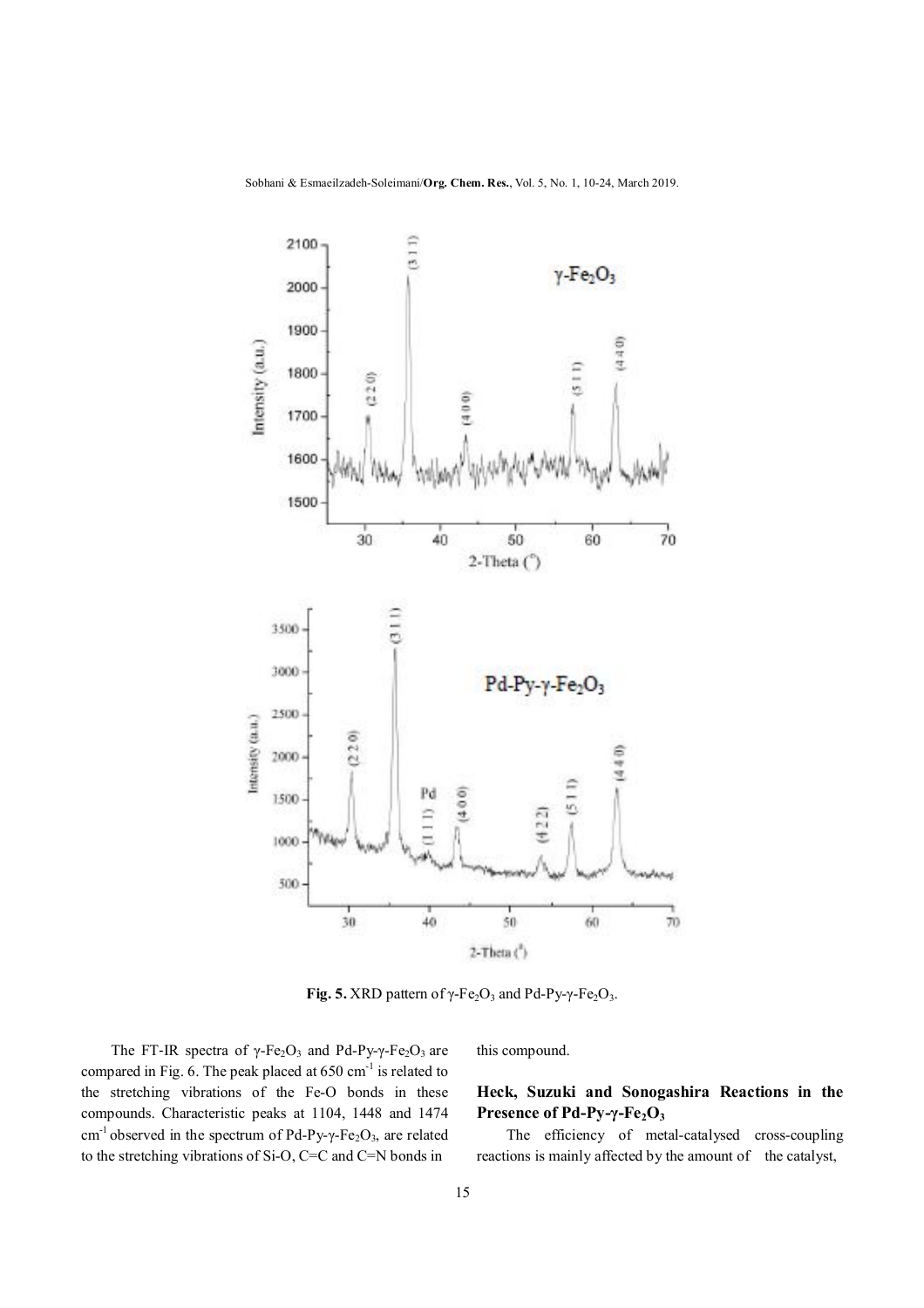



**Fig. 6.** FT-IR spectra of  $\gamma$ -Fe<sub>2</sub>O<sub>3</sub> and Pd-Py- $\gamma$ -Fe<sub>2</sub>O<sub>3</sub>.

type of the solvent, base, and reaction temperature. In order to optimize the reaction conditions for using Pd-Py- $\gamma$ -Fe<sub>2</sub>O<sub>3</sub> as a heterogeneous catalyst in the Heck reaction, the reaction of iodobenzene and *n-*butyl acrylate in the presence of 1 mol% of the catalyst and  $Et_3N$  at 100 °C was chosen as a model reaction. The solvent effect was first examined for the model reaction using different solvents, and also under solvent-free conditions (Table 1, entries 1-7). The best result was obtained in the absence of any solvent (Entry 7). The model reaction was carried out with different bases and also without a base (Table 1, Entries 8-11). The best yield of the product was obtained when the reaction was accomplished

in the presence of Et<sub>3</sub>N as the base. The amount of the catalyst was another estimated factor (Table 1, Entries 12-14). A further increasing of catalyst loading does not have any effect on the yield of the product (Table 1, Entry 14). The product was produced in 70% and trace amount in the presence of 0.5 and 0 mol% of the catalyst, respectively (Table 1, Entries 13 and 12). The temperature effect was also investigated. The reaction was carried out at some other temperatures (Table 1, Entries 15-17). The results showed that 100 °C was the best temperature for this reaction.

 To explore the scope of this reaction, we investigated the coupling reaction of various aryl halides carrying either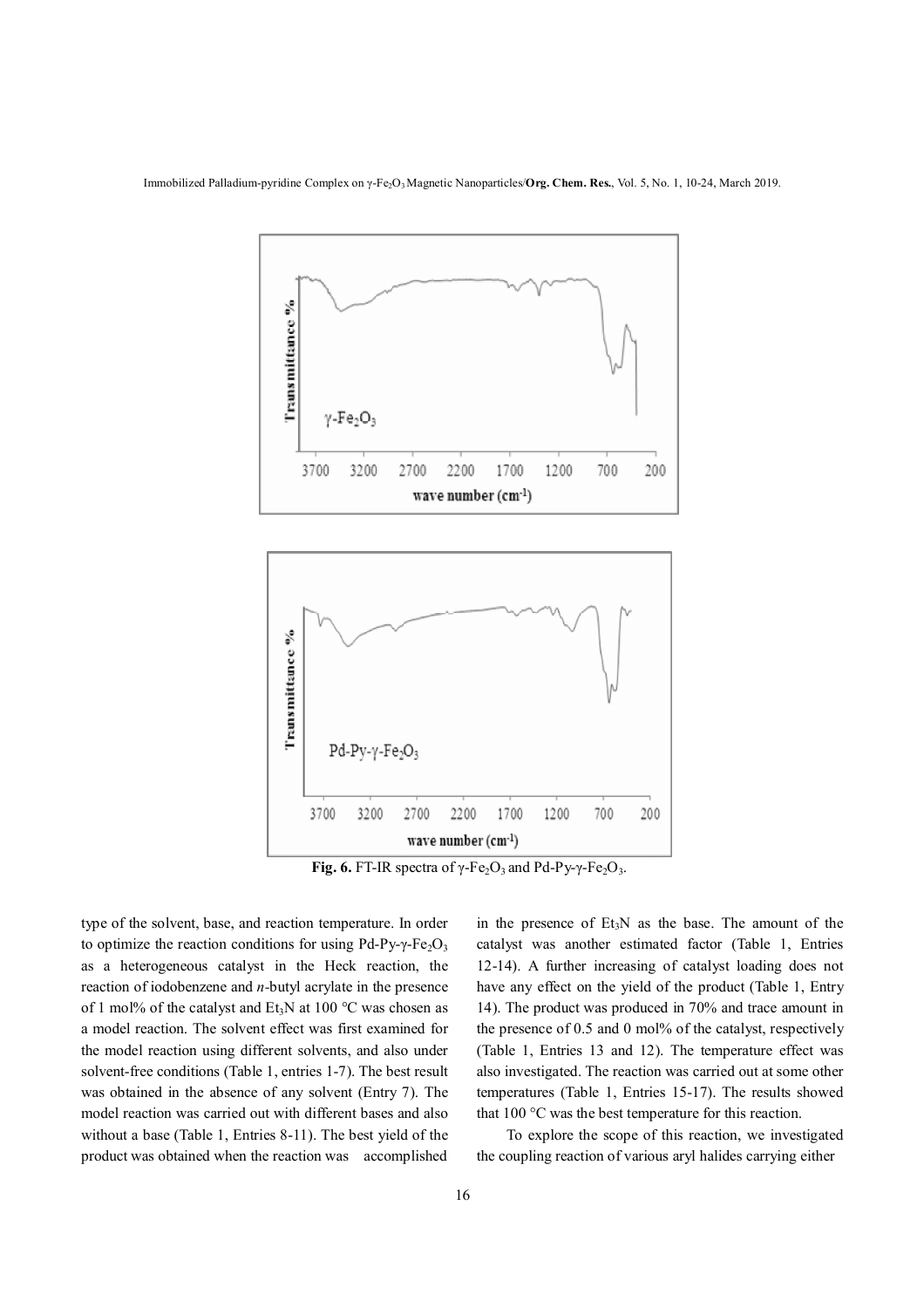|                         |                                | $\mathbf T$     |                              |                    |                |          |  |
|-------------------------|--------------------------------|-----------------|------------------------------|--------------------|----------------|----------|--|
| Entry                   | Base                           |                 | Catalyst                     | Solvent            | Time           | Yield    |  |
|                         |                                | $({}^{\circ}C)$ | $(\%)$                       |                    | (h)            | $(\%)^a$ |  |
| $\mathbf{1}$            | NEt <sub>3</sub>               | 100             | $\mathbf{1}$                 | $H_2O$             | $\overline{2}$ | 46       |  |
| $\overline{2}$          | $NEt_3$                        | Reflux          | $\mathbf{1}$                 | <b>DMF</b>         | $\overline{2}$ | 82       |  |
| $\overline{\mathbf{3}}$ | NEt <sub>3</sub>               | Reflux          | $\mathbf{1}$                 | EtOH               | $\overline{2}$ | 61       |  |
| $\overline{4}$          | NEt3                           | Reflux          | $\mathbf{1}$                 | CH <sub>3</sub> CN | $\overline{2}$ | 29       |  |
| 5                       | NEt <sub>3</sub>               | Reflux          | $\mathbf{1}$                 | EtOAc              | $\overline{2}$ | 59       |  |
| 6                       | NEt <sub>3</sub>               | Reflux          | $\,1$                        | Toluene            | $\overline{2}$ | 73       |  |
| 7                       | NEt <sub>3</sub>               | $100\,$         | $\mathbf{1}$                 |                    | $\mathbf{1}$   | 92       |  |
| 8                       | K <sub>2</sub> CO <sub>3</sub> | 100             | $\mathbf{1}$                 |                    | $\overline{2}$ | 86       |  |
| 9                       | $\,$ KOH $\,$                  | 100             | $\mathbf{1}$                 |                    | 24             | 12       |  |
| 10                      | <b>KOAC</b>                    | 100             | $\mathbf{1}$                 |                    | $\overline{2}$ | 15       |  |
| 11                      |                                | 100             | $\mathbf{1}$                 |                    | 24             | 26       |  |
| 12                      | NEt <sub>3</sub>               | 100             | $\qquad \qquad \blacksquare$ |                    | $\mathbf{1}$   | Trace    |  |
| 13                      | NEt <sub>3</sub>               | 100             | $0.5\,$                      |                    | $\mathbf{1}$   | 71       |  |
| 14                      | NEt <sub>3</sub>               | $100\,$         | $1.5\,$                      |                    | $\overline{2}$ | 92       |  |
| 15                      | NEt <sub>3</sub>               | r.t.            | $\mathbf{1}$                 |                    | $\mathbf{1}$   | 11       |  |
| 16                      | NEt <sub>3</sub>               | 80              | $\mathbf{1}$                 |                    | $\mathbf{1}$   | 81       |  |
| 17                      | NEt <sub>3</sub>               | 130             | $\mathbf{1}$                 |                    | $\mathbf{1}$   | 92       |  |

 **Table 1.** Heck Cross-coupling Reaction of Iodobenzene with *n*-Butyl Acrylate under Different Conditions

<sup>a</sup> Isolated yield. Reaction conditions: iodobenzene (1 mmol), *n*-butyl acrylate (1.1 mmol), Et<sub>3</sub>N (2 mmol.), Pd-Py-γ-Fe<sub>2</sub>O<sub>3</sub> (1 mol%, except for Entries 12-14), temperature  $= 100 °C$ .

electron-withdrawing or electron-releasing constituents in aromatic rings with different alkenes under optimized reaction conditions (Scheme 2, Table 2).

 As seen in Table 2, the reaction of different iodobenzene and bromobenzene with olefins including methyl/ethyl/*n*-butyl acrylate and styrene proceeded well and produced the desired products in good to high yields. The Heck coupling reaction of chlorobenzene with *n*-butyl acrylate was also studied. The product was obtained in 20%

yield after 24 h catalyzed by Pd-Py- $\gamma$ -Fe<sub>2</sub>O<sub>3</sub>.

 Encouraged by the above results of Heck reactions, the catalytic activity of Pd-Py- $\gamma$ -Fe<sub>2</sub>O<sub>3</sub> was then evaluated for Suzuki coupling reactions (Scheme 3, Table 3). Aryl halides (iodides, bromides and chlorides) containing electron-withdrawing or electron-realizing groups underwent the Suzuki coupling reaction with phenylboronic acid and gave the corresponding coupling products in good to high yields.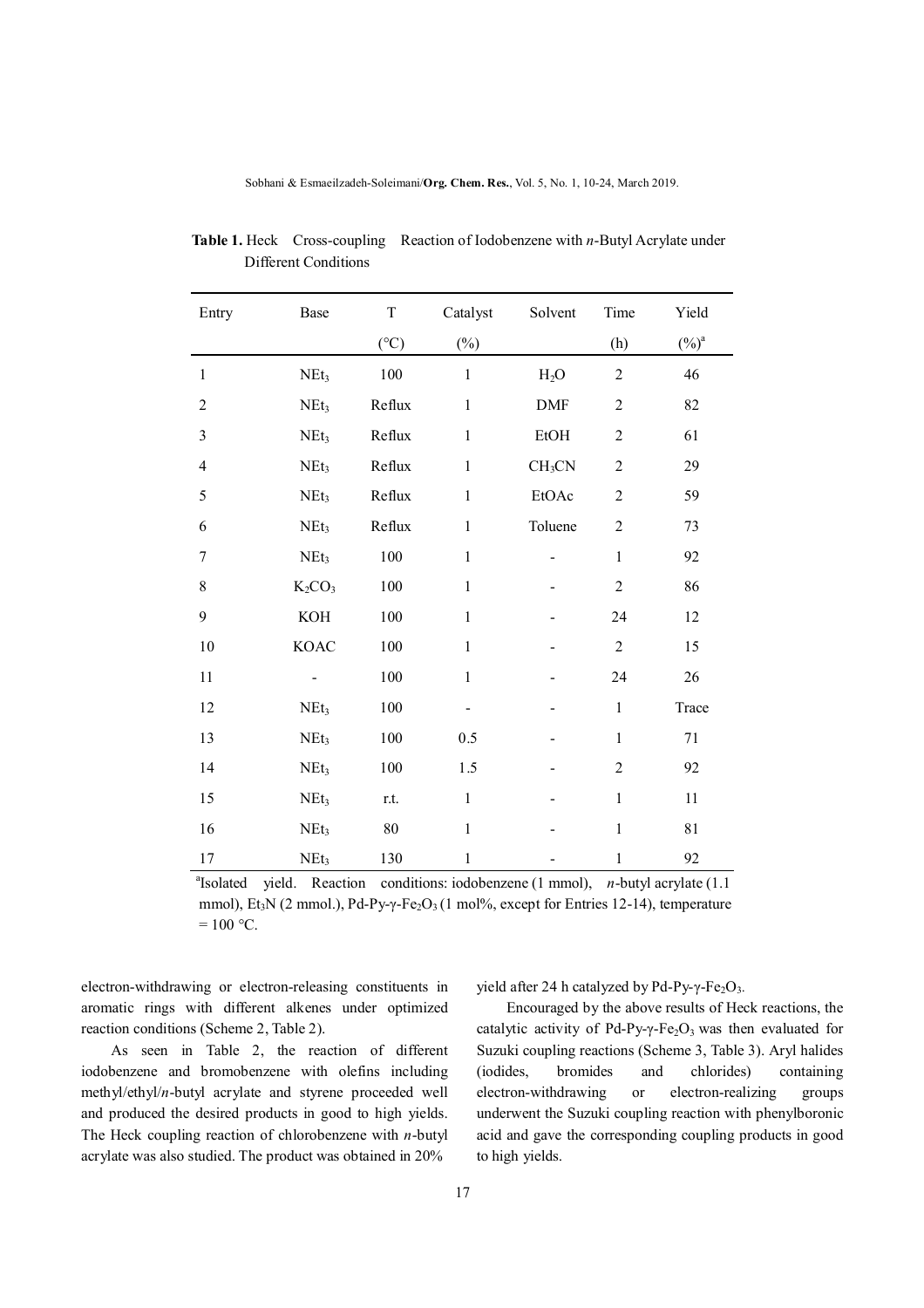

*Scheme 2.* Heck cross-coupling reaction of aryl halides with olefins catalyzed by Pd-Py-γ-Fe<sub>2</sub>O<sub>3</sub>.

**Table 2.** Heck Cross-coupling Reaction of Aryl Halides with Olefins Catalyzed by Pd-Py-γ-Fe<sub>2</sub>O<sub>3</sub>

|                |                  |                   | Time                    | Yield        | Obtained           | Reported M.P. $(^{\circ}C)$ |
|----------------|------------------|-------------------|-------------------------|--------------|--------------------|-----------------------------|
| Entry          | Aryl halide      | Olefin            | (h)                     | $(\%)^a$     | M.P. $(^{\circ}C)$ | [Ref.]                      |
| 1              | PhI              | $CH2=CH-CO2Bun$   | $\mathbf{1}$            | 92           | 141-143            | 140-142 [40]                |
| $\overline{2}$ | PhI              | $CH2=CH2-CO2Me$   | $\overline{3}$          | 91           | 34-36              | 35-37 [40]                  |
| 3              | PhI              | $CH2=C(Me)-CO2Me$ | 3                       | 90           |                    |                             |
| 4              | PhI              | $CH2=CH-CO2Et$    | $\overline{2}$          | 86           |                    |                             |
| 5              | $4-MeOC6H4I$     | $CH2=CH-CO2Bun$   | $\boldsymbol{7}$        | 82           | 91-93              | 90-92 [40]                  |
| 6              | $4-CIC6H4I$      | $CH2=CH-CO2Bun$   | $\overline{4}$          | 84           | 37-39              | 37-39 [40]                  |
| 7              | PhBr             | $CH2=CH-CO2Bun$   | 10                      | $71^{\rm b}$ | 141-143            | 140-142 [40]                |
| 8              | $4-O_2NC_6H_4Br$ | $CH2=CH-CO2Bun$   | 13                      | 82           | 68-70              | 67-69 [40]                  |
| 9              | $4-NCC_6H_4Br$   | $CH2=CH-CO2Bun$   | $\overline{4}$          | 63           | 42-44              | 43-46 [41]                  |
| 10             | PhI              | $PhCH=CH2$        | $\overline{\mathbf{3}}$ | 81           | 122-124            | 122-124 [42]                |
| 11             | $4-MeOC6H4I$     | $PhCH=CH2$        | $\overline{2}$          | 73           | 131-133            | 132-134 [42]                |
| 12             | $4-CIC6H4I$      | $PhCH=CH2$        | 4                       | 75           | 37-39              | 37-39 [43]                  |
| 13             | $4-O_2NC_6H_4Br$ | $PhCH=CH2$        | $\overline{7}$          | $71^{\rm b}$ | 156-157            | 156-157 [44]                |

<sup>a</sup>Isolated yield. Reaction conditions: aryl halide (1 mmol), olefin (1.1 mmol), Et<sub>3</sub>N (2 mmol), catalyst (1 mol%, except for Entries 7 and 13), 100 °C.  $^{b}$ Catalyst = 3 mol%.

 We have also evaluated the catalytic activity of this catalytic system in the copper-free Sonogashira reaction (Scheme 4). The coupling reaction successfully occurred between different aryl iodides, bromides and cholorides and phenylacetylene, and the corresponding products were

obtained in good to high yields (Table 4).

 The reusability of the catalyst is a very important theme, especially for commercial applications. Therefore, the recovery and reusability of the catalyst were investigated using the reaction of iodobenzene with *n*-butyl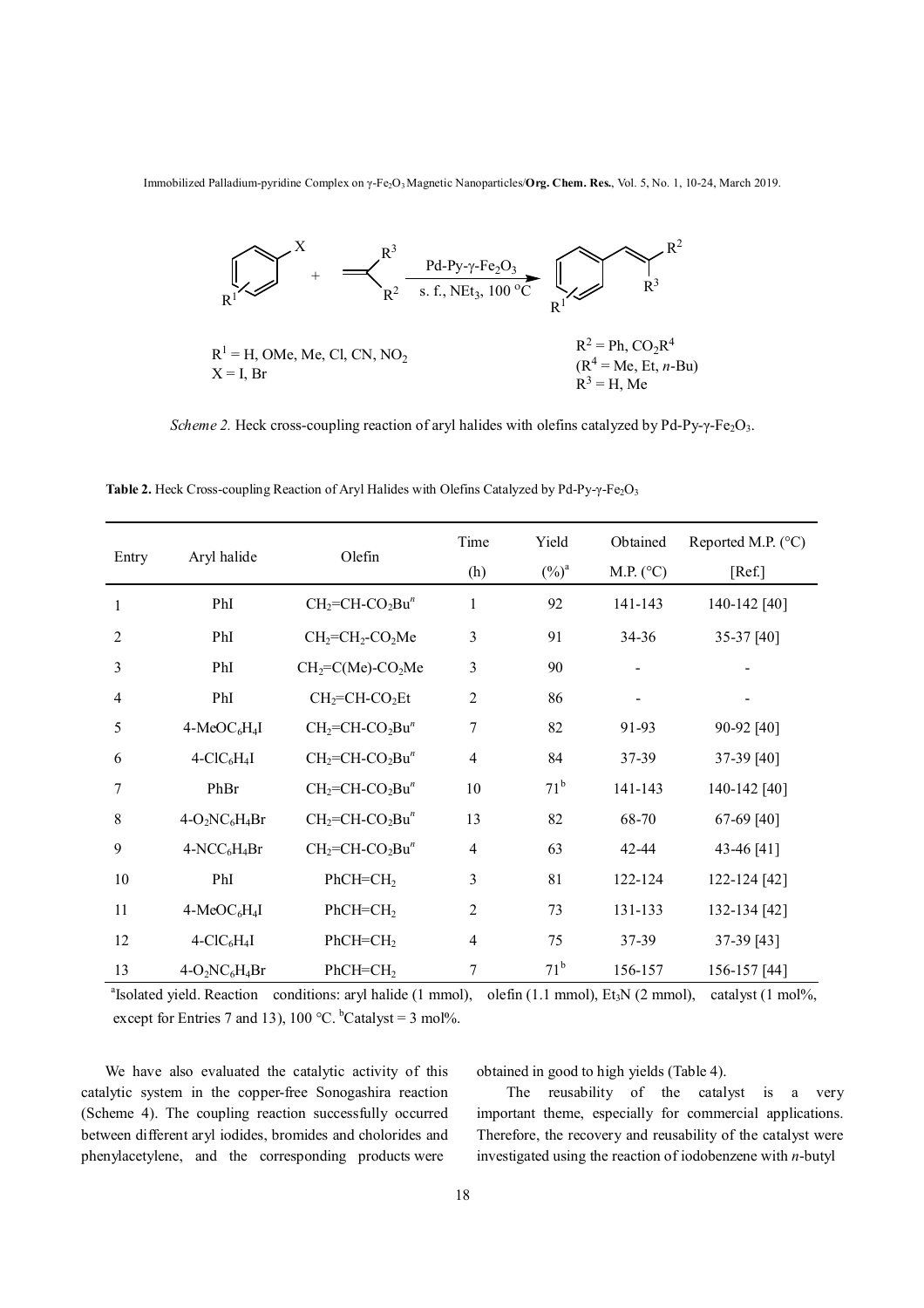Sobhani & Esmaeilzadeh-Soleimani/**Org. Chem. Res.**, Vol. 5, No. 1, 10-24, March 2019.



 $R^1$  = H, OMe, Cl, CN, NO<sub>2</sub>  $X = I$ , Br, Cl

*Scheme 3.* Suzuki cross-coupling reaction of aryl halide with phenylboronic acid catalyzed by Pd-Py-γ-Fe<sub>2</sub>O<sub>3</sub>

 **Table 3.** Suzuki Cross-coupling Reaction of Aryl halides with Phenylbornic Acid Catalyzed by Pd-Py-γ-Fe<sub>2</sub>O<sub>3</sub>

| Entry          | Aryl halide                             | Time           | Yield  | Obtained           | Reported           |
|----------------|-----------------------------------------|----------------|--------|--------------------|--------------------|
|                |                                         | (h)            | $(\%)$ | M.P. $(^{\circ}C)$ | M.P. $(^{\circ}C)$ |
|                |                                         |                |        |                    | [Ref.]             |
| 1              | PhI                                     | 1              | 97     | 68-70              | 68-69 [45]         |
| $\overline{2}$ | $4-MeOC6H4I$                            | 3              | 63     | 80-82              | $81-83.5$ [46]     |
| 3              | $4-CIC6H4I$                             | 3              | 91     | 75-77              | 76-77 [45]         |
| $\overline{4}$ | PhBr                                    | $\mathbf{1}$   | 96     | 68-70              | 68 - 69 [45]       |
| 5              | $4-MeOC6H4Br$                           | $\sqrt{ }$     | 72     | 80-82              | $81-83.5$ [46]     |
| 6              | $4-O_2NC_6H_4Br$                        | $\overline{4}$ | 99     | 107-109            | 109-111 [46]       |
| 7              | $4-NCC_6H_4Br$                          | $\overline{4}$ | 98     | 87-89              | 89-92 [46]         |
| 8              | <b>PhCl</b>                             | $\overline{4}$ | 95     | 68-70              | 68-69 [45]         |
| 9              | $4-O_2NC_6H_4Cl$                        | 1              | 96     | 107-109            | 109-111 [46]       |
| 10             | $4$ -CNC <sub>6</sub> H <sub>4</sub> Cl | 3              | 92     | 87-89              | 89-92 [46]         |

a a shekarar ta 1970 a tsannin a tsannin a tsannin a tsannin a tsannin a tsannin a tsannin a tsannin a tsannin <sup>a</sup>Isolated yield. Reaction conditions: aryl halide (1 mmol), phenylboronic acid (1.1 mmol), Et<sub>3</sub>N (2 mmol), catalyst (2 mol%), 100 °C.

acrylate, phenylboronic acid and phenylacetylene under the present reaction conditions. After the reaction was completed, EtOAc was added and the catalyst was separated by an external magnetic field (Fig. 7), washed with EtOAc, dried and recycled for another run. The average isolated yield of the products for five consecutive runs in Heck, Suzuki and Sonogashira reactions were 86.0, 91.2 and 92.2%, respectively (Fig. 8). ICP analysis of Pd-Py- $\gamma$ -Fe<sub>2</sub>O<sub>3</sub>

after five times reuse indicates a very small amount of Pd leaching (less than 1%). A slight agglomeration is observed in the TEM image of the catalyst after five times reuse (Fig. 9). These results clearly demonstrate the practical reusability of this catalyst.

 Comparison of the activity of various Pd catalysts with Pd-Py- $\gamma$ -Fe<sub>2</sub>O<sub>3</sub> in the Heck, Suzuki and Sonogashira reactions published in the literature are listed in Table 5.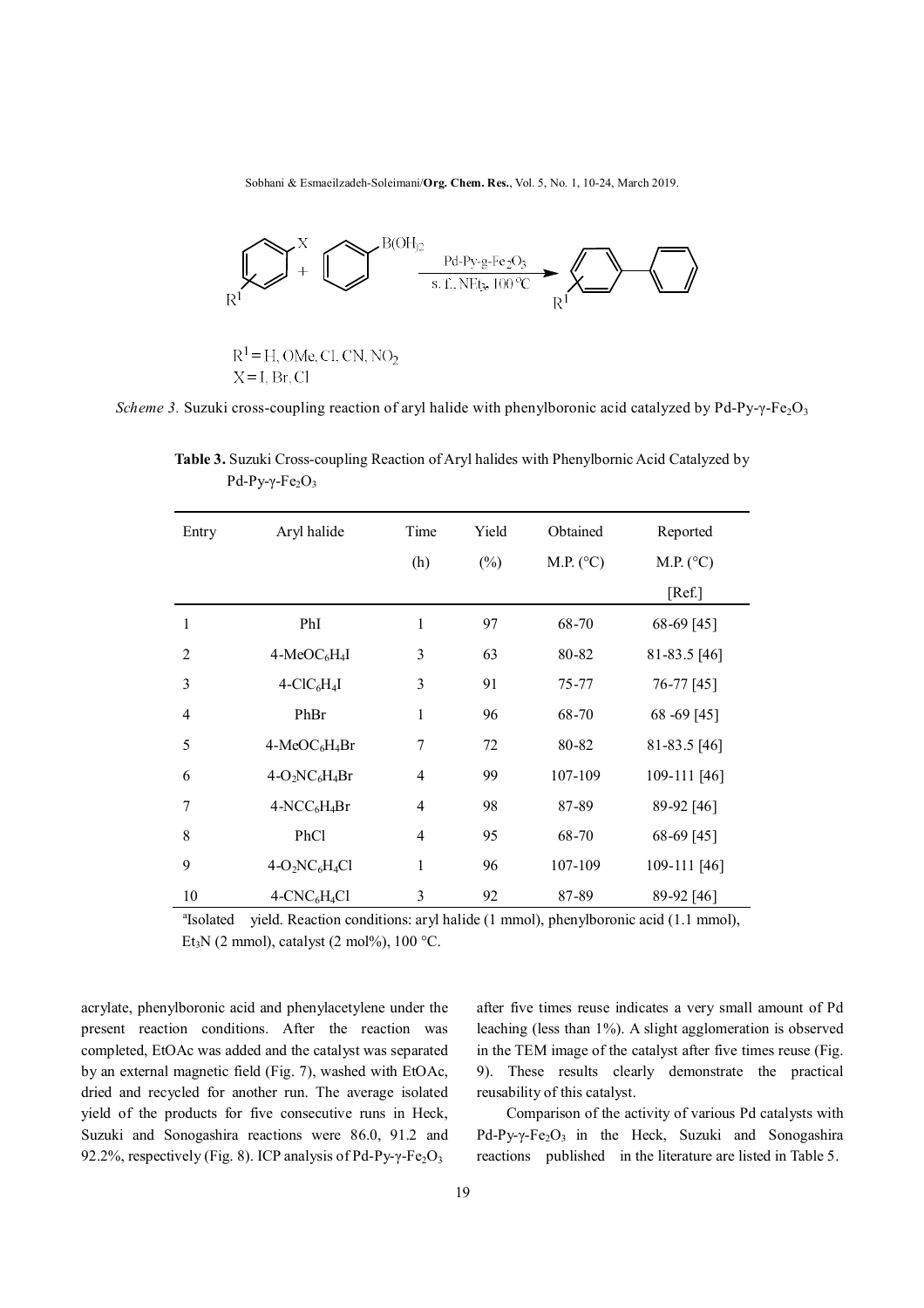

 $R<sup>1</sup>$  = H, OMe, Me, Cl, CN, NO<sub>2</sub>  $X = I$ , Br, Cl

*Scheme 4.* Sonogashira cross-coupling reaction of aryl halides with phenylacetylene catalyzed by Pd-Py-γ-Fe<sub>2</sub>O<sub>3</sub>

| Entry          | Aryl halide                          | Time           | Yield  | Obtained           | Reported     |
|----------------|--------------------------------------|----------------|--------|--------------------|--------------|
|                |                                      | (h)            | $(\%)$ | M.P. $(^{\circ}C)$ | M.P. (°C)    |
|                |                                      |                |        |                    | [Ref.]       |
| 1              | PhI                                  | $\mathbf{1}$   | 97     | 58-60              | 59-60 [47]   |
| $\overline{2}$ | 4-MeOC <sub>6</sub> H <sub>4</sub> I | $\overline{3}$ | 61     | 58-60              | 58-59 [47]   |
| 3              | $4-CIC6H4I$                          | $\overline{3}$ | 92     | 82-84              | 84 [48]      |
| 4              | PhBr                                 | $\mathbf{1}$   | 96     | 58-60              | 59-60 [47]   |
| 5              | $4-MeOC6H4Br$                        | $\overline{7}$ | 73     | 58-60              | 58-59 [47]   |
| 6              | 4-MeC <sub>6</sub> H <sub>4</sub> Br | $\overline{4}$ | 92     | 70-72              | 72-73 [49]   |
| 7              | $4-O_2NC_6H_4Br$                     | $\overline{4}$ | 98     | 118-120            | 119-121 [47] |
| 8              | $4-NCC_6H_4Br$                       | $\overline{4}$ | 99     | 105-107            | 107-109 [50] |
| 9              | PhCl                                 | $\overline{4}$ | 96     | 58-60              | 59-60 [47]   |
| 10             | $4-O_2NC_6H_4Cl$                     | $\mathbf{1}$   | 94     | 118-120            | 119-121 [47] |
| 11             | 4-CNC <sub>6</sub> H <sub>4</sub> Cl | 3              | 92     | 105-107            | 107-109 [50] |
| 12             | $4-MeC6H4Cl$                         | $\overline{3}$ | 90     | 70-72              | 72-73 [49]   |

 **Table 4.** Sonogashira Cross-coupling Reaction of Aryl halides with Phenylacetylene Catalyzed by Pd-Py-γ-Fe<sub>2</sub>O<sub>3</sub>

a a shekarar 1992 <sup>a</sup>Isolated yield. Reaction conditions: aryl halide (1 mmol), phenylacetylene (1.1 mmol), Et<sub>3</sub>N (2 mmol), catalyst (2 mol%),  $100 °C$ .

From Table 5, it is appeared that Pd-Py- $\gamma$ -Fe<sub>2</sub>O<sub>3</sub> showed good catalytic activity for the Heck, Suzuki and Sonogashira reactions. More importantly, among supported Pd catalysts, our catalyst like those which are supported on the magnetic nanoparticles could be easily separated from

the reaction mixture by using an external magnet.

## **CONCLUSIONS**

In summary, we have synthesized immobilized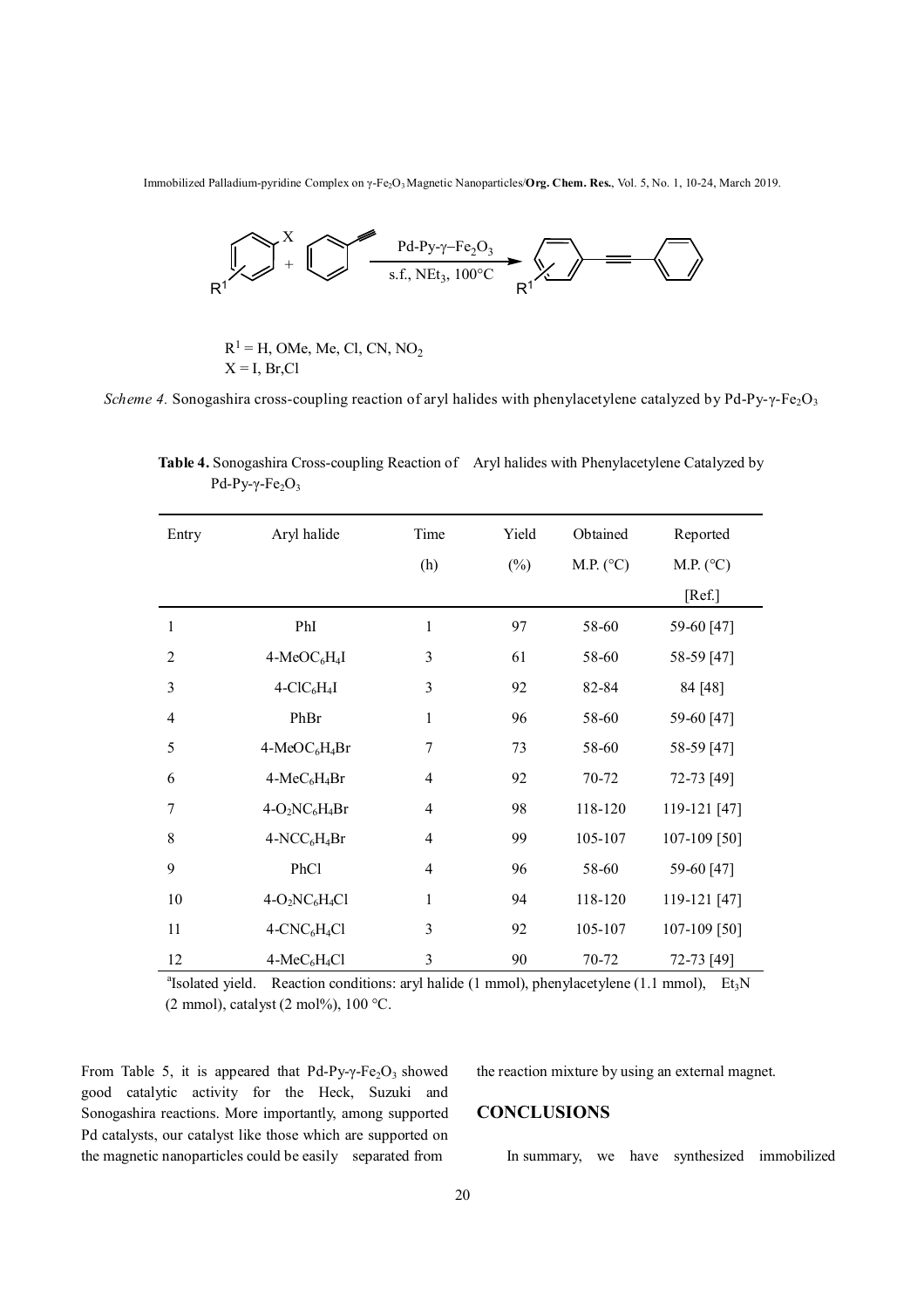Sobhani & Esmaeilzadeh-Soleimani/**Org. Chem. Res.**, Vol. 5, No. 1, 10-24, March 2019.



Fig. 7. a) Reaction mixture, b) Separation of Pd-Py-γ-Fe<sub>2</sub>O<sub>3</sub> by an external magnetic field.



Fig. 8. Reusability of Pd-Py-γ-Fe<sub>2</sub>O<sub>3</sub> as a magnetically recyclable catalyst.

Pd-pyridine on γ-Fe<sub>2</sub>O<sub>3</sub> magnetic nanoparticles (Pd-Py-**γ**-Fe2O3). After its characterization by different methods, we have used this newly synthesized catalyst as a magnetically recyclable heterogeneous catalyst in Heck, Suzuki and Sonogashira cross-coupling reactions under solvent-free conditions. By this method, various aryl halides (iodides, bromides and chlorides) were coupled with olefins, phenylboronic acid and phenyl acetylene to generate the desired products in good to high yields. The catalyst was

isolated with the aid of an external magnetic field and reused for five consecutive cycles without any drastic loss of its reactivity. Moreover, the Pd content and morphology of the catalyst remained intact after five times reuse.

## **ACKNOWLEDGMENTS**

We are thankful to University of Birjand Research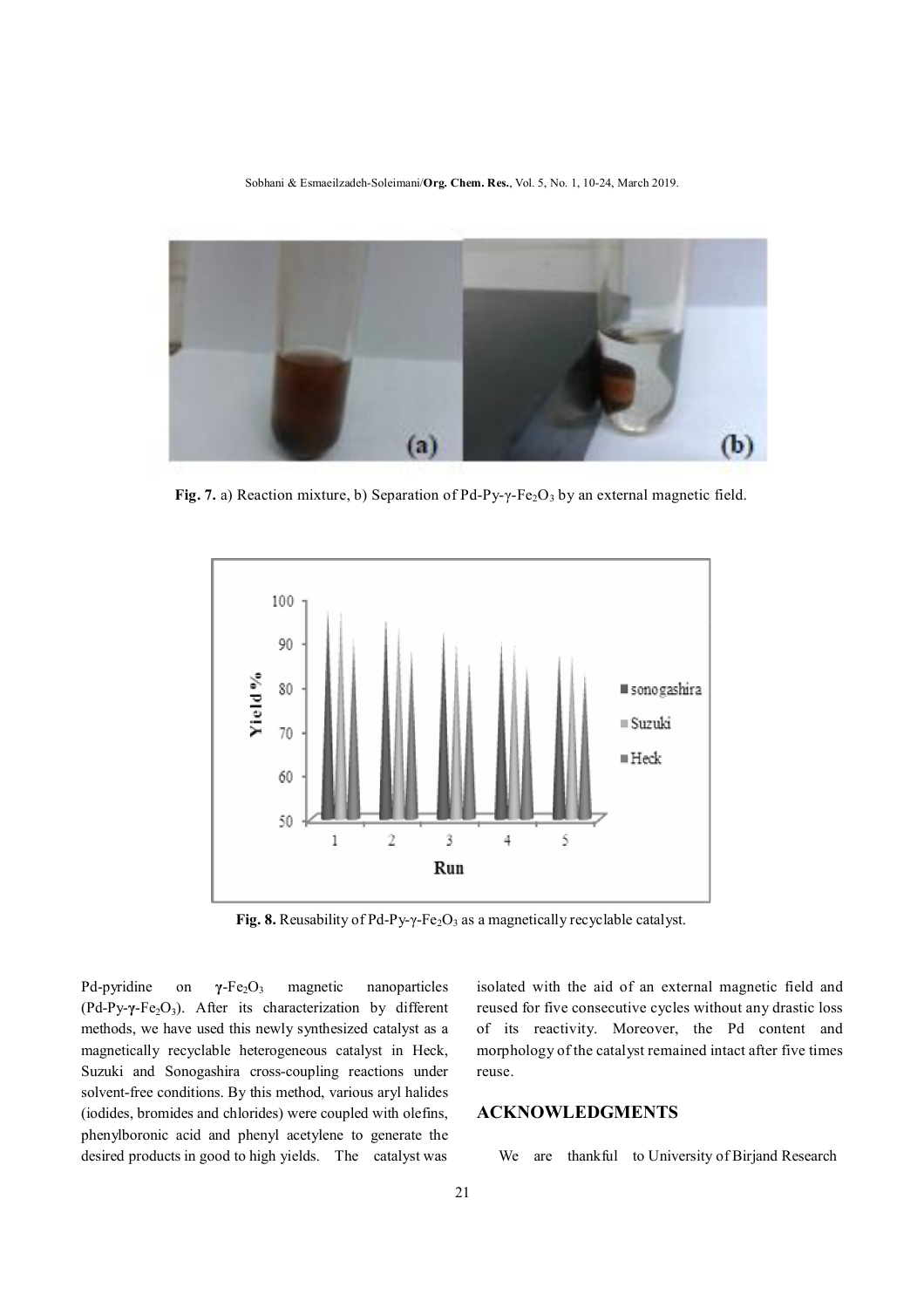

Fig. 9. TEM of Pd-Py-γ-Fe<sub>2</sub>O<sub>3</sub> after five times reuse.

| Entry | Reaction    | Catalyst                                                     | Halide      | Condition                                         | Time     | Yield  | Ref.      |
|-------|-------------|--------------------------------------------------------------|-------------|---------------------------------------------------|----------|--------|-----------|
|       |             | $(mol\%)$                                                    |             |                                                   | (h)      | $(\%)$ |           |
| 1     | Heck        | $Pd(0)$ -NH <sub>2</sub> -Fe <sub>3</sub> O <sub>4</sub> (5) | I           | $K2CO3$ , NMP, 130 °C                             | 10       | 99     | $[51]$    |
| 2     | Heck        | $HMMSa-NH2-Pd(4)$                                            | $\mathbf I$ | $K2CO3$ , NMP, 130 °C                             | 8        | 98     | $[52]$    |
| 3     | Heck        | Pd(0)-ZnFe <sub>2</sub> O <sub>4</sub> (4.62)                | $\mathbf I$ | Et <sub>3</sub> N, DMF, 120 $\degree$ C           | 3        | 90     | $[53]$    |
| 4     | Heck        | $PdCl2(2.3)/DPPPEGb$                                         | $\bf I$     | Solvent-free, Pr <sub>3</sub> N,                  | $0.08\,$ | 95     | $[54]$    |
|       |             | 200(6.0)                                                     |             | 80 °C                                             |          |        |           |
| 5     | Heck        | Pd-Py- $\gamma$ -Fe <sub>2</sub> O <sub>3</sub> (1)          | I           | Solvent-free, Et <sub>3</sub> N,                  | 1        | 92     | This work |
|       |             |                                                              |             | 100 °C                                            |          |        |           |
| 6     | Suzuki      | Bis(oxamato)palladate(II)                                    | I, Br       | $Et_3N$ , <i>n</i> -Bu <sub>4</sub> NBr,          | 2        | 78,65  | $[55]$    |
|       |             | complex <sup>c</sup> $(5)$                                   |             | 120 °C                                            |          |        |           |
| 7     | Suzuki      | Pd(0)-ZnFe <sub>2</sub> O <sub>4</sub> (4.62)                | I           | $K2CO3$ , EtOH, Reflux                            | 4        | 92     | $[53]$    |
| 8     | Suzuki      | Pd-Py- $\gamma$ -Fe <sub>2</sub> O <sub>3</sub> (2)          | $\bf I$     | Solvent-free, Et <sub>3</sub> N,                  | 1        | 97     | This work |
|       |             |                                                              |             | 100 °C                                            |          |        |           |
| 9     | Sonogashira | Pd-NH-complexes (7.3)                                        | Ι           | $Na2CO3$ DMF, 50 °C                               | 12       | 94     | $[56]$    |
| 10    | Sonogashira | $[PdCl_2(CH_3CN)_2]$ (2.5)                                   | Cl          | $Cs_2CO_3$ , H <sub>2</sub> O/CH <sub>3</sub> CN, | 12       | 88     | $[57]$    |
|       |             |                                                              |             | 100 °C                                            |          |        |           |
| 11    | Sonogashira | Pd-Py- $\gamma$ -Fe <sub>2</sub> O <sub>3</sub> (2)          | I           | Solvent-free, Et <sub>3</sub> N,                  | 1        | 97     | This work |
|       |             |                                                              |             | 100 °C                                            |          |        |           |

Table 5. Catalytic Activity of Pd-Py-γ-Fe<sub>2</sub>O<sub>3</sub> in Comparison with other Pd Catalysts Used for Heck, Suzuki and Sonogashira Cross-coupling Reactions

<sup>a</sup>HMMS: hollow magnetic mesoporous sphere. <sup>b</sup>DPPPEG = bis-[diphenylphosphinite] PEG. <sup>c</sup>Bis[oxamato]palladate [II] complex:  $[n-Bu_4N]_2[Pd(2-Mepma)_2].4H_2O$ .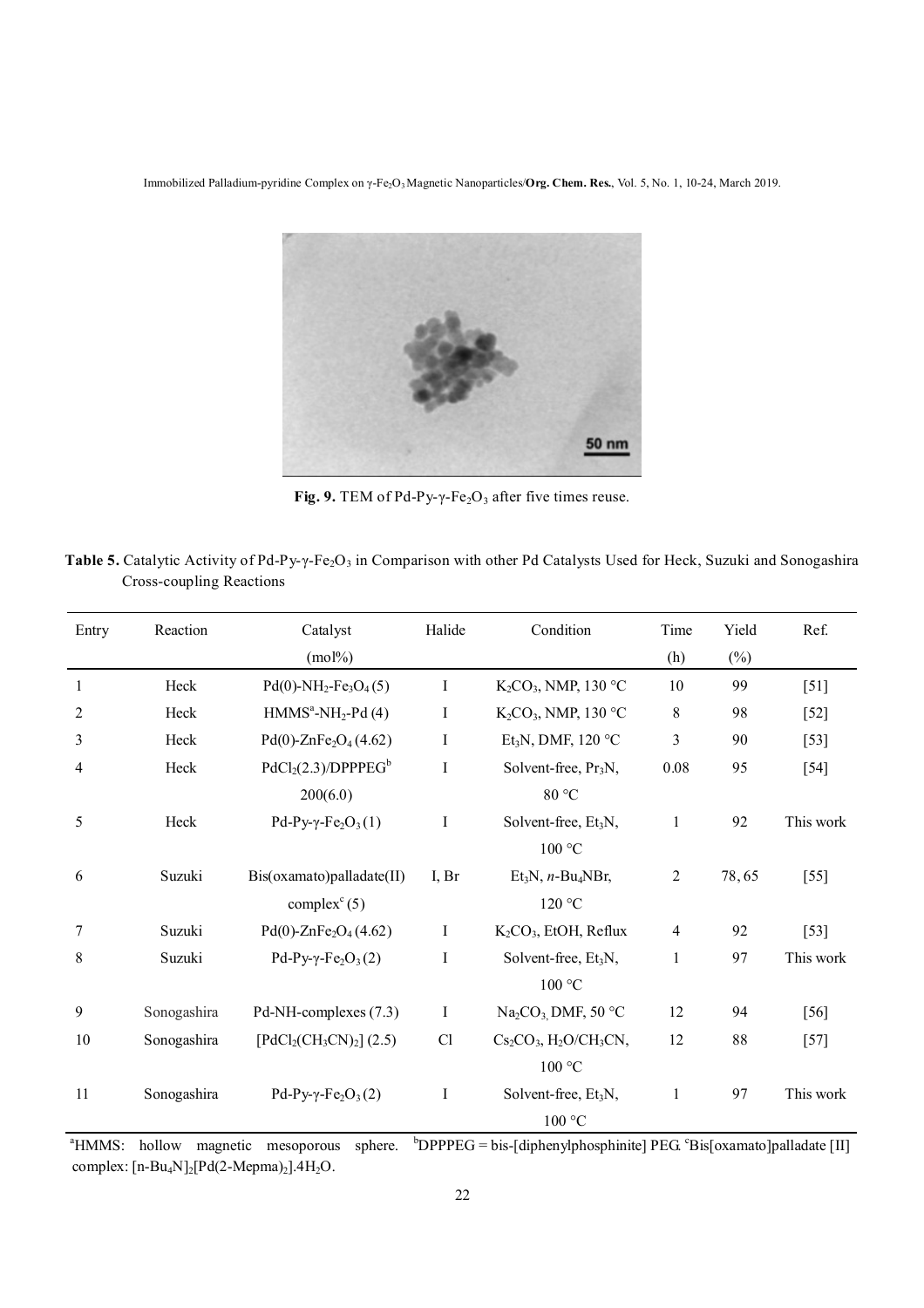Council for their support of this work.

#### **REFERENCES**

- [1] H. Kim, P.H. Lee, Adv. Synth. Catal. 351 (2009) 2827.
- [2] S. Keesara, S. Parvathaneni, G. Dussa, M.R. Mandapati, J. Organomet. Chem. 765 (2014) 31.
- [3] M.L. Kantam, P. Srinivas, J. Yadav, P.R. Likhar, S. Bhargava, J. Org. Chem. 74 (2009) 4882.
- [4] Y. Huang, X. Tang, Y. Yang, D. Shen, C. Tan, F. Liu, Appl. Organomet. Chem. 26 (2012) 701.
- [5] A.R. Hajipour, H. Rahimi, F. Rafiee, Appl. Organomet. Chem. 26 (2012) 727.
- [6] K.M. Dawood, Tetrahedron 63 (2007) 9642.
- [7] X. Cui, Y. Zhou, N. Wang, L. Liu, Q.-X. Guo, Tetrahedron Lett. 48 (2007) 163.
- [8] C.R. LeBlond, A.T. Andrews, Y. Sun, J.R. Sowa, Org. Lett. 3 (2001) 1555.
- [9] J.-H. Kim, J.-W. Kim, M. Shokouhimehr, Y.-S. Lee, J. Org. Chem. 70 (2005) 6714.
- [10] N.E. Leadbeater, M. Marco, Chem. Rev. 102 (2002) 3217.
- [11] S. Minakata, M. Komatsu, Chem. Rev. 109 (2008) 711.
- [12] N.E. Leadbeater, M. Marco, Chem. Rev. 102 (2002) 3217.
- [13] S. Shylesh, V. Schünemann, W.R. Thiel, Angew. Chemie Int. Ed. 49 (2010) 3428.
- [14] C.W. Lim, I.S. Lee, Nano Today 5 (2010) 412.
- [15] K.R. Reddy, G.G. Krishna, Tetrahedron Lett. 46 (2005) 661.
- [16] M. Trivedi, G. Singh, R. Nagarajan, N.P. Rath, Inorganica Chim. Acta 394 (2013) 107.
- [17] V. Calo, A. Nacci, L. Lopez, N. Mannarini, Tetrahedron Lett. 41 (2000) 8973.
- [18] A. Naghipour, A. Fakhri, Catal. Commun. 73 (2016), 39.
- [19] I.D. Kostas, B.R. Steele, A. Terzis, S.V. Amosova, A. V. Martynov, N.A. Makhaeva, Eur. J. Inorg. Chem. (2006) 2642.
- [20] P.R. Kumar, S. Upreti, A.K. Singh, Polyhedron 27 (2008) 1610.
- [21] V. Polshettiwar, P. Hesemann, J.J.E. Moreau,

Tetrahedron 63 (2007) 6784.

- [22] H. Veisi, M. Hamelian, S. Hemmati, J. Mol. Catal. A Chem. 395 (2014) 25.
- [23] B.L. Dietrich, J. Egbert, A.M. Morris, M. Wicholas, O.P. Anderson, S.M. Miller, Inorg. Chem. 44 (2005) 6476.
- [24] S. Sobhani, Z. Zeraatkar, F. Zarifi, New J. Chem. 39 (2015) 7076.
- [25] A.M. Hollas, W. Gu, N. Bhuvanesh, O.V. Ozerov, Inorg. Chem. (2011) 50.
- [26] J.C. Garcia-Martinez, R. Lezutekong, R.M. Crooks, J. Am. Chem. Soc. 127 (2005) 5097.
- [27] V.K.R. Kumar, K.R. Gopidas, Tetrahedron Lett. 52 (2011) 3102.
- [28] S. Sobhani, Z. Pakdin-Parizi, Appl. Catal. A Gen. 479 (2014) 112.
- [29] J.A. Bull, J.J. Mousseau, G. Pelletier, A.B. Charette, Chem. Rev. 112 (2012) 2642.
- [30] C.G. Arena, G. Arico, Curr. Org. Chem. 14 (2010) 546.
- [31] J.P. Michael, Nat. Prod. Rep. 22 (2005) 627.
- [32] S. Sobhani, M. Bazrafshan, A.A. Delluei, Z.P. Parizi, Appl. Catal. A Gen. 454 (2013) 145.
- [33] S. Sobhani, Z.M. Falatooni, S. Asadi, M. Honarmand, Catal. Lett. 146 (2016) 255.
- [34] S. Sobhani, F. Zarifi, Chinese J. Catal. 36 (2015) 555.
- [35] S. Sobhani, M.S. Ghasemzadeh, M. Honarmand, F. Zarifi, RSC Adv. 4 (2014) 44166.
- [36] S. Sobhani, F. Zarifi, RSC Adv. 5 (2015) 96532.
- [37] S. Sobhani, R. Jahanshahi, New J. Chem. 37 (2013) 1009.
- [38] S. Sobhani, Z.P. Parizi, N. Razavi, Appl. Catal. A Gen. 409 (2011) 162.
- [39] S. Sobhani, Z. Zeraatkar, Appl. Organomet. Chem. 30 (2016) 12.
- [40] M. Zarghani, B. Akhlaghinia, Bull. Chem. Soc. Jpn. 89 (2016) 1192.
- [41] A. Naghipour, A. Fakhri, Catal. Commun. 73 (2016) 39.
- [42] S.J. Sabounchei, A. Hashemi, A. Yousefi, P.G. Derakhshandeh, R. Karamian, M. Asadbegy, K.V. Hecke, Polyhydron 135 (2017) 1.
- [43] H. Veisi, N. Mirzaee, Appl. Organomet. Chem. 32 (2018) 4067.